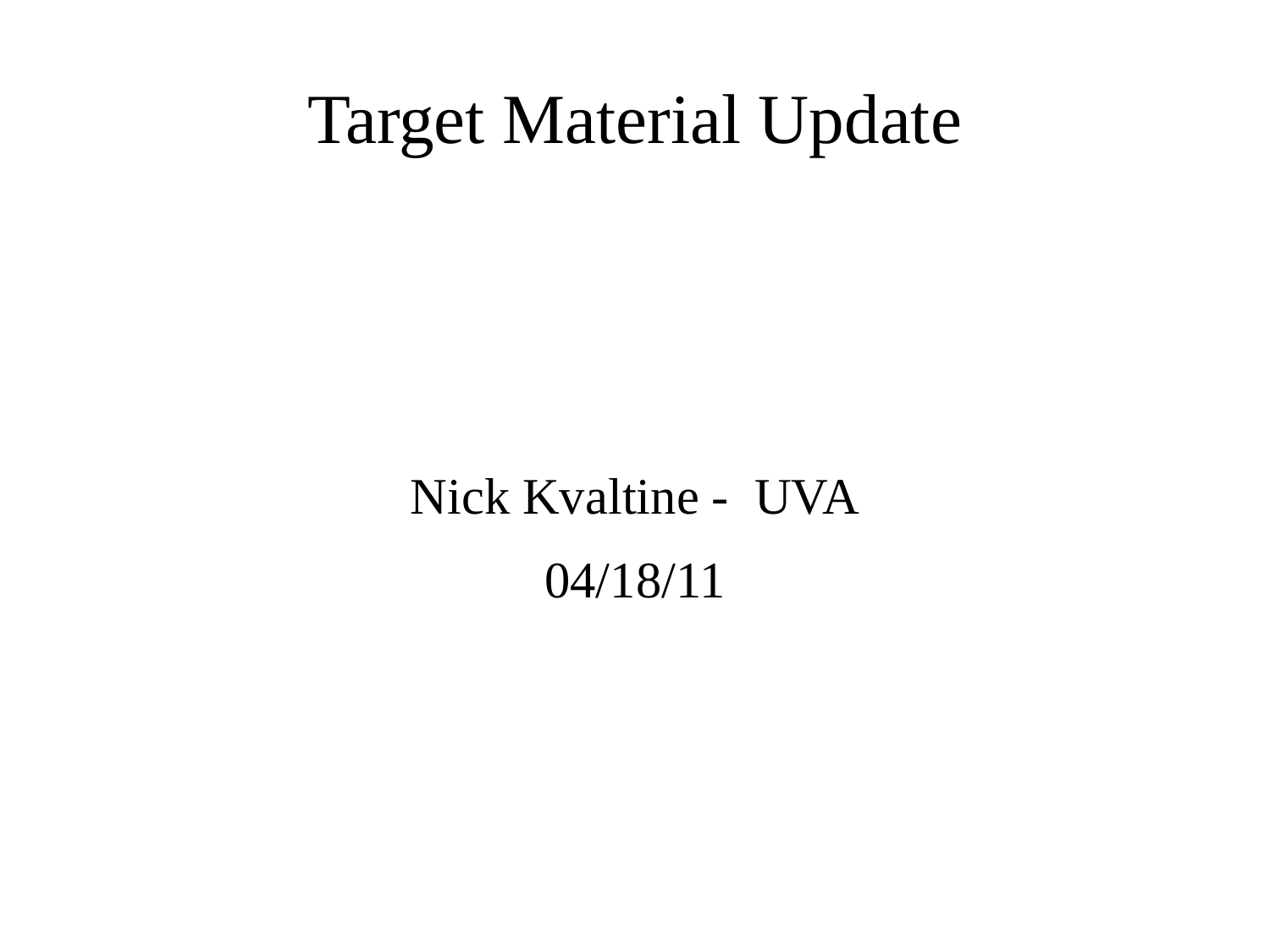# Outline

- Current Materials
	- How long does it last
- Estimated Material Production
- Irradiation
- Available Man Power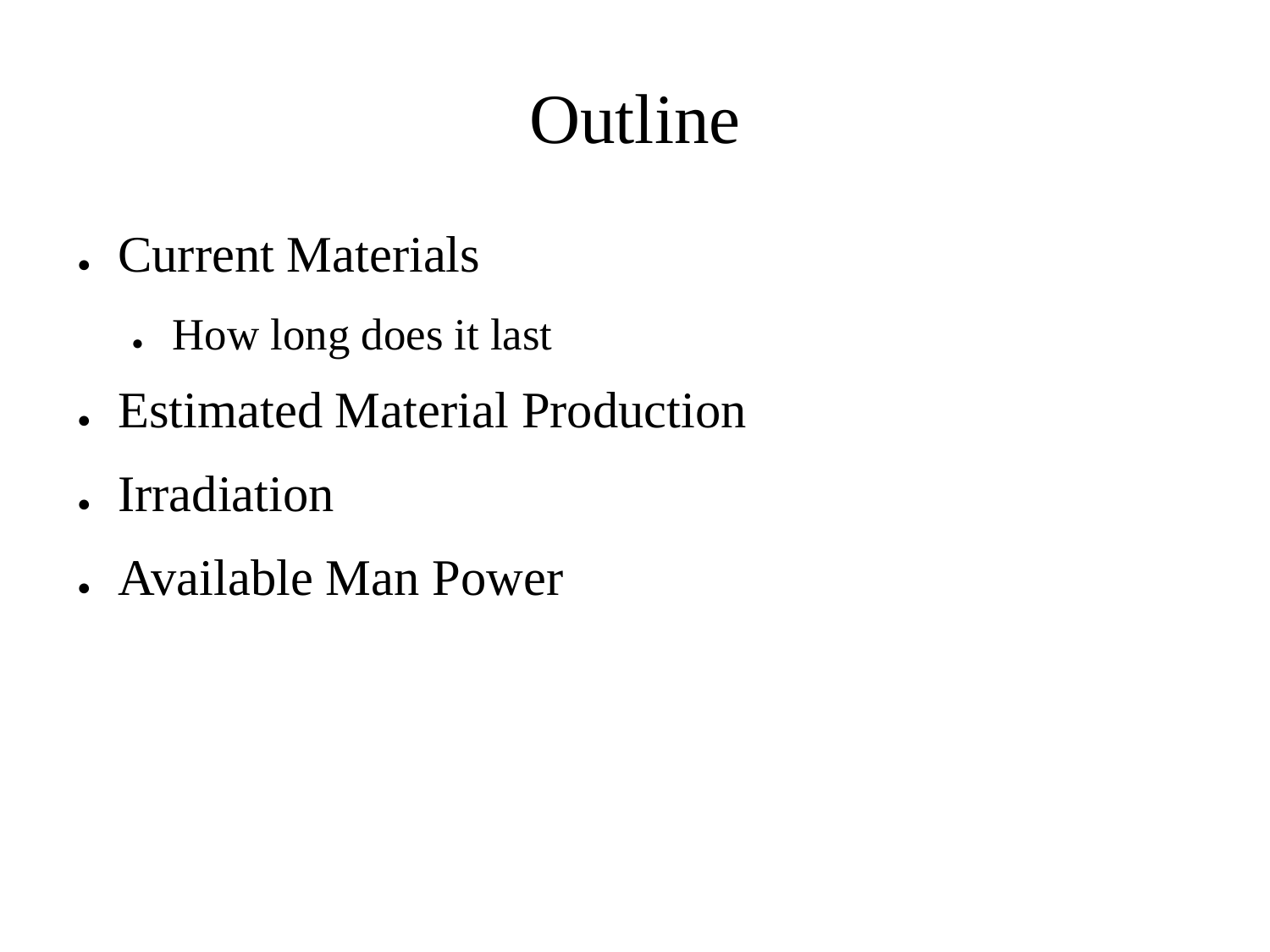### Current Materials

- 3 bottles from most recent irradiation
	- tested to  $\sim$ 95% polarization
- 1 bottle frozen non-irradiated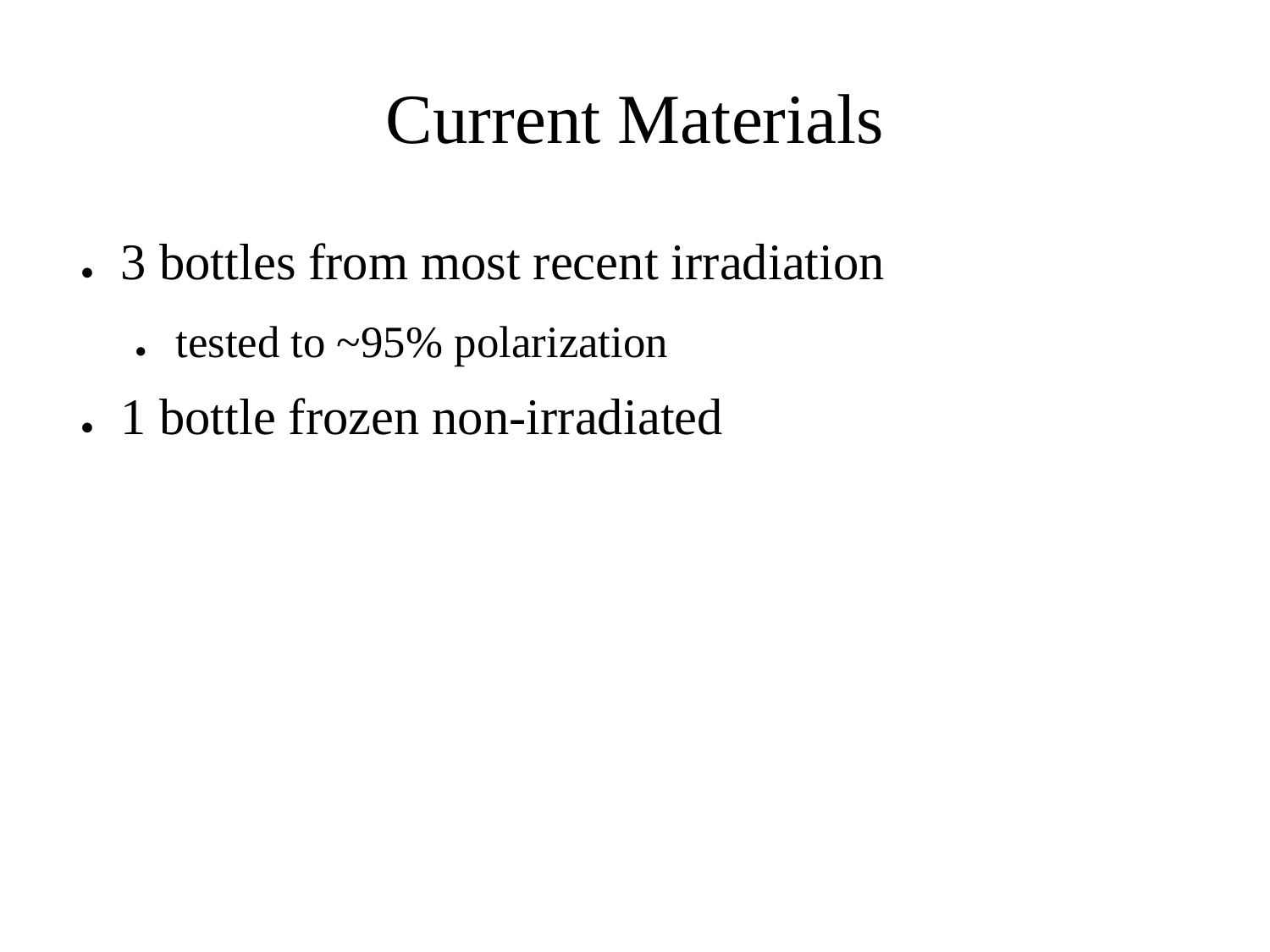## How Long Does it Last?

- One bottle fills about  $1\frac{1}{4}$  target cups
- Sane used 6 "sticks" or 12 bottles
- Polarization decreases with dose
	- Can be "refr $\mathfrak{c}$ "

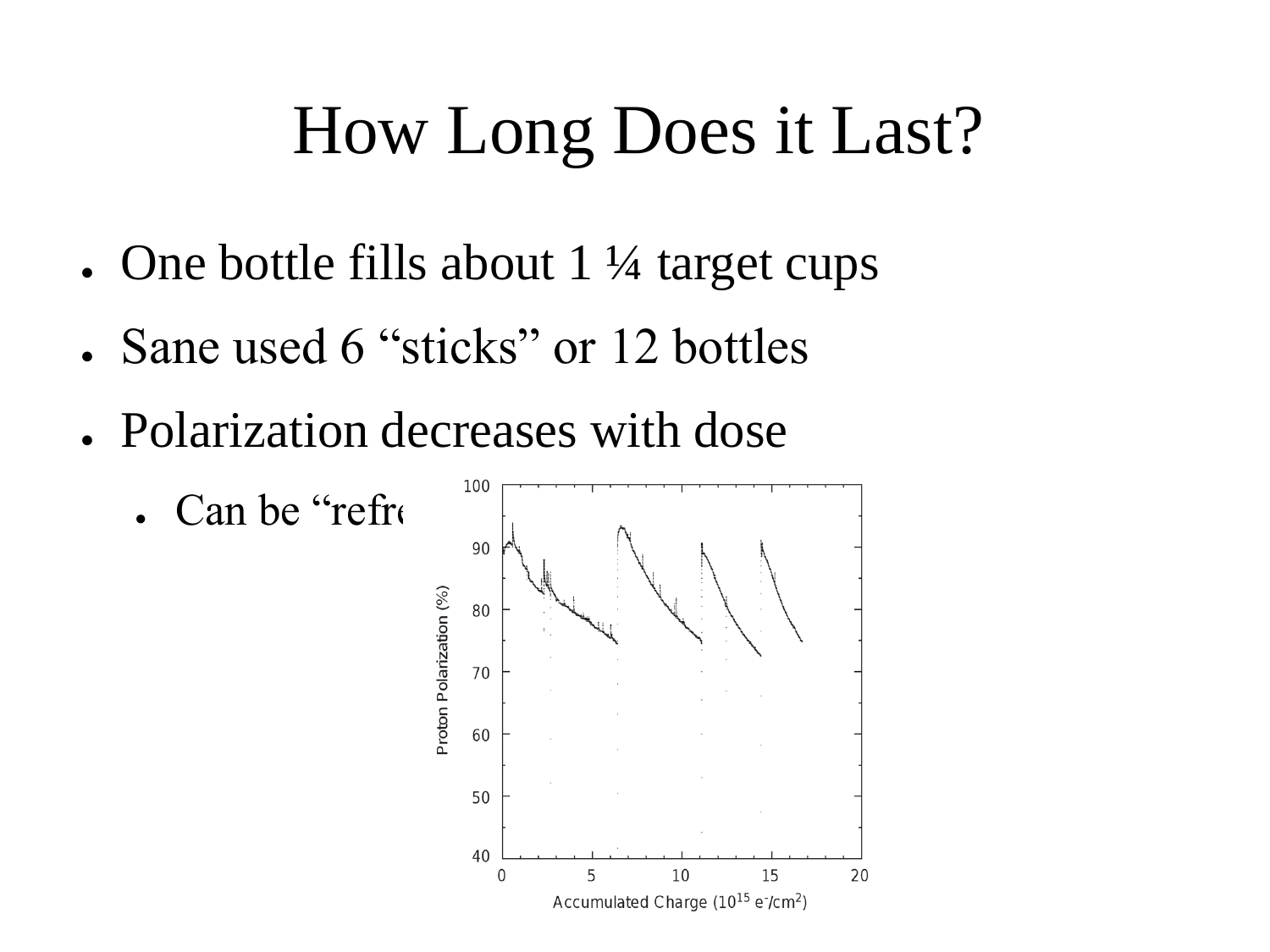#### Anneals

- Repeated anneals lose effectiveness
- At  $100$  nA,  $3-4$  days for a stick with 2 cups
	- Based on experience with SANE

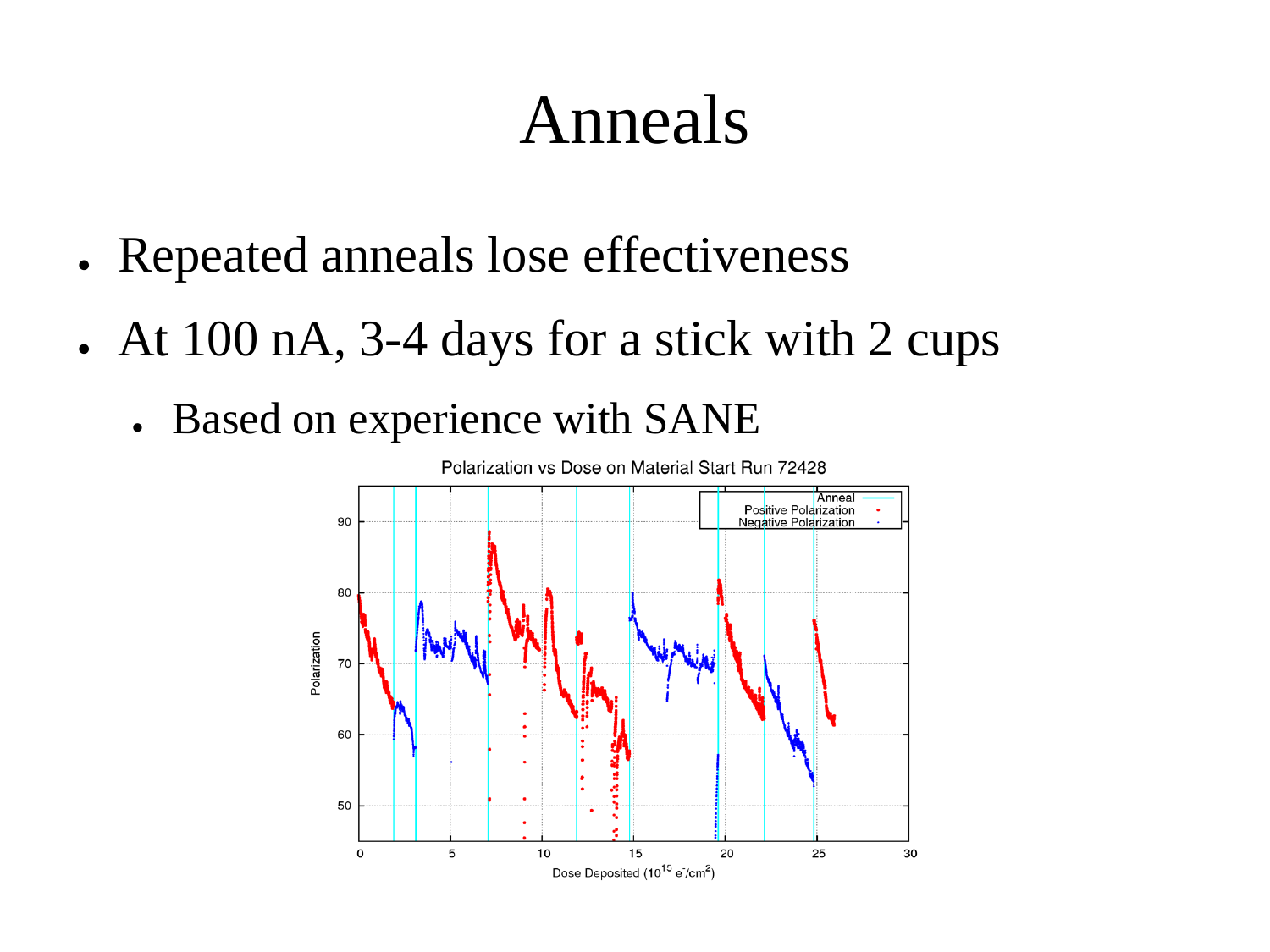### Estimated Material Production

- Takes 2-3 days to freeze one bottle's worth
- Once frozen, Ammonia needs to be doped by irradiation
- About 2 bottles per day can be irradiated
	- $\cdot$  6 bottles in 3 days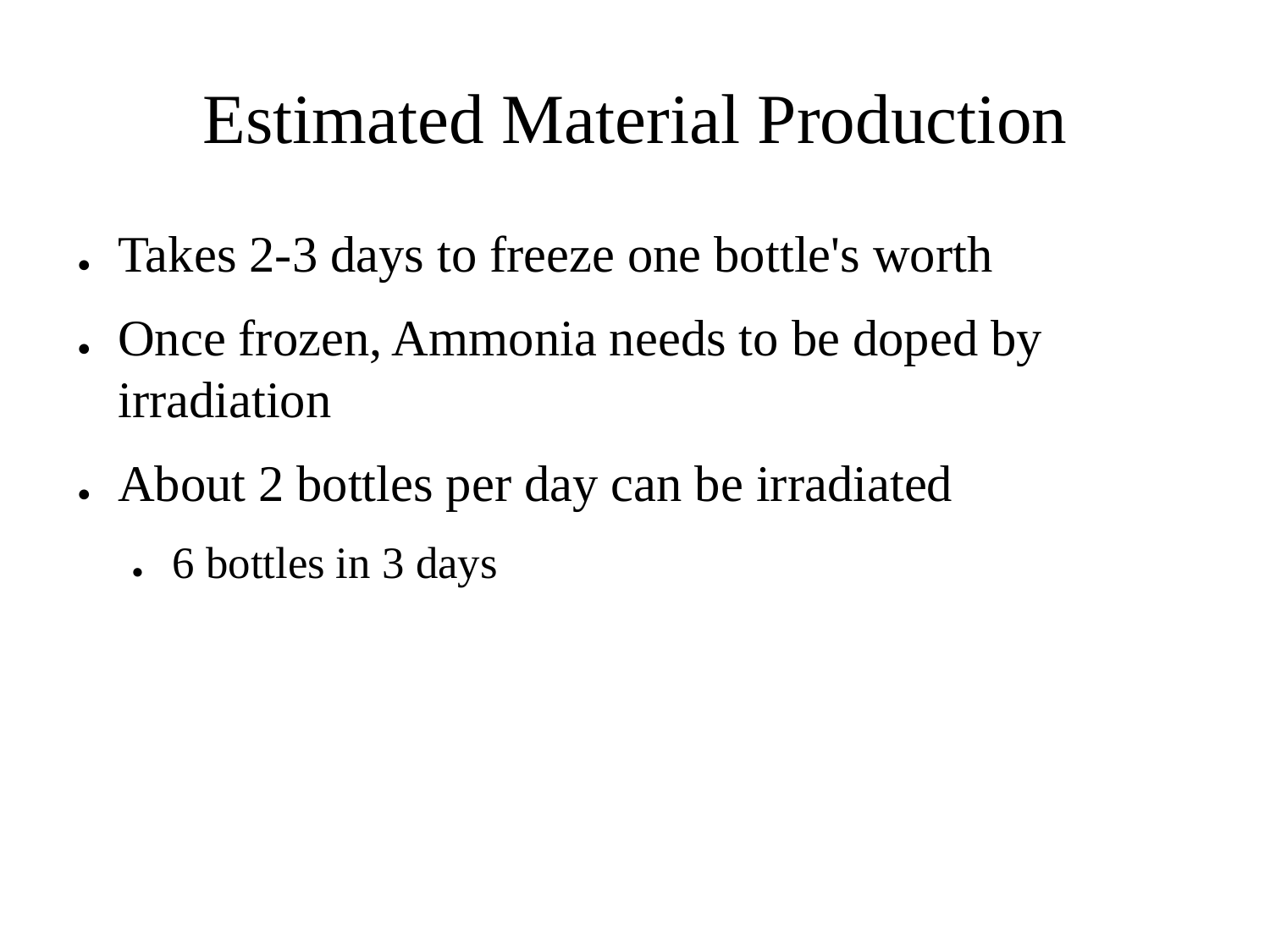# Irradiation

- Possibly in May, may be in June
	- Waiting on installation of sensor in venting system
- Will last 3 days
- 200 dollars an hour, 7 hours a day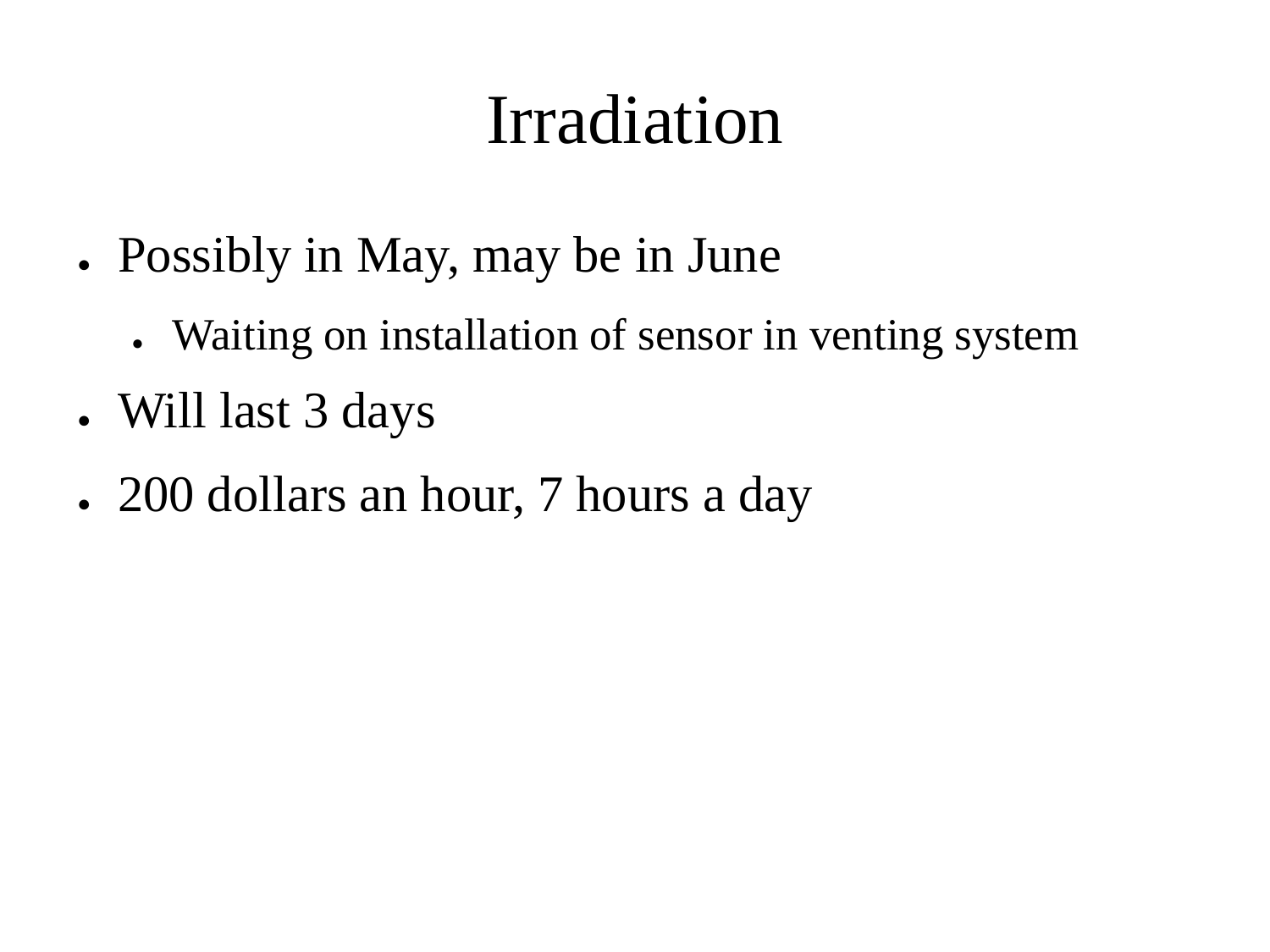### Available Man Power

- From UVA Target Group
	- Me
	- Don Crabb